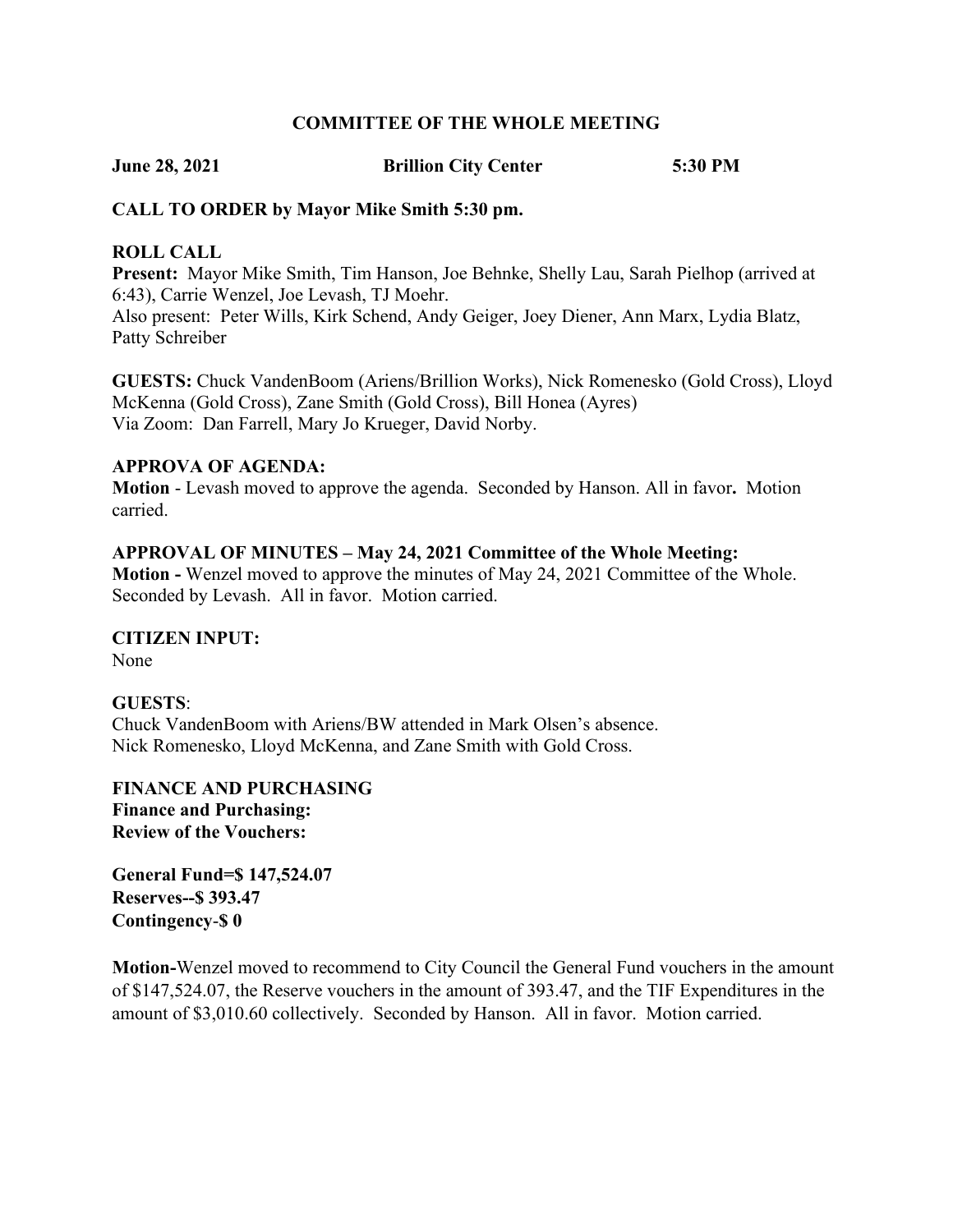# **Review of Payroll:**

**Motion-**Hanson moved to recommend to City Council the payroll report for June 04, 2021 in the amount of \$ 59,234.32 and the payroll report for June 18, 2021 in the amount of \$57,231.47 collectively. Seconded by Wenzel. All in favor. Motion carried.

### **2021 Budget discussion**

# **Consultant work has begun on reconciling 2020 financials**

Amber Drewieske suggests holding off budget adjustments until the consultant can work with us. We need to get the budget in the system and be able to have financials in alignment before making any decisions. Levash asked for updated financials.

### **WI DOR AriensCo Revised 2020 Mfg Personal Property Tax**

Wisconsin Department of Revenue made a determination. After determination, we owe Ariens \$10,000. Will be processing the necessary charge back. Ariens is paying the interest and penalties owed from not paying by January 31, 2021.

### **Recommendation by CLA Auditor to delay 2021 Budget Reduction Amendment until consultant work on 2020 & 2021 financials complete.**

### **American Recovery Protection Act (ARPA) Grant**

Receiving \$161,032.57 in 2 terms. Information included in the packet. Based on percentage of population, Brillion having 3100 residents.

# **Acceptance of (ARPA)-2021 NEU\_Award\_Terms\_and \_Conditions**

Wills reviewed. **Motion-**Levash moved to recommend to Council the acceptance of ARPA – 2021 NEU Award Terms and Conditions. Hanson seconded. Motion carries.

# **Acceptance of (ARPA) Assurances of Compliance with Civil Rights Requirements Title\_VI\_Asurrances**

Wills reviewed

**Motion-**Wenzel moved to recommend to council acceptance of ARPA Assurances of Compliance with Civil Rights Requirements Title\_VI\_Assurances. Lau seconded. Motion carries.

# **RE21-10 Resolution authorizing acceptance of (ARPA) \$161,032.57 funds**

Wills reviewed RE21-10.

**Motion-** Levash moved to recommend to Council to approve RE21-10 Resolution authorizing acceptance of ARPA \$161,032.57 funds. Behnke questioned if these will be going into a separate bank account. Wills confirmed. Seconded by Behnke. Motion carried.

### **RE21-11 Resolution Amending 2021 Budget for the Acceptance of \$161,032.57 in American Rescue Plan Funds.**

Wills reviewed resolution RE21-11.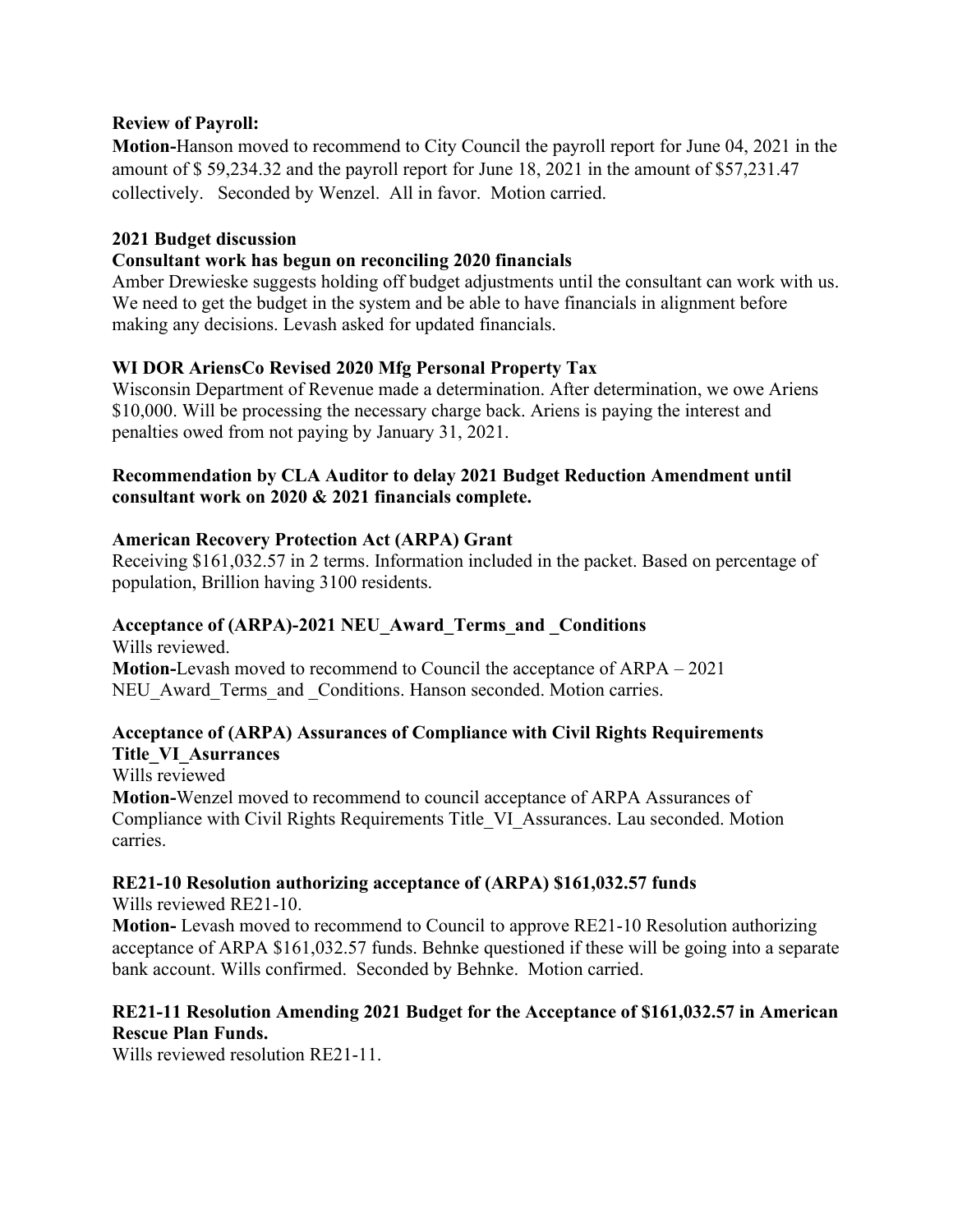There are several ways to use the funds including covering overtime or Covid expenses not reimbursed elsewhere, replace lost revenue, sewer/water or broadband. Need to account for interest earned in monies. Annual reporting is required.

**Motion-**Wenzel moved to recommend to Council to approve RE21-11 Resolution amending 2021 budget for the acceptance of \$161,032.57 in American Rescue Plan Funds. Seconded by Hanson. Motion carried.

### **ARPA Request to Calumet County \$700,000 for Lead Water Lateral Replacement Proposals for Recommendation to Council**

Wills met with City of Kiel administrator. Discussed ARPA funds. Manitowoc County matched ARPA funds to municipalities, plus funding for lead lateral replacements. Spoke with Calumet County and showed interest in lead lateral replacements but not interest in matching funds. Brillion Works also made a request from Calumet County in the amount of 1.6 million in the City's name.

# **Custer & Jackson Street Project Payment Approval**

\$4000 under budget after private billings went out. Wills complimented Geiger on the project for the tight timeline.

**Motion-**Levash moved to recommend to Council to pay \$158,412.81 to MCC for final payment. Seconded by Wenzel. Motion carried.

# **2021 Annual Disclosure Reporting City of Brillion Outstanding Debt**

Wills reviewed outstanding debt included in the packet. Report shows date of borrowing, future principal and future interest payments.

# **EPA Brownfield Grant RFQ Consultant Selection Approval**

Five companies responded. Ranking system used by Geiger, Smith, and Wills with Stantec as the recommendation. Smith indicated he was impressed with Stantec. Good to diversify who we work with, to keep future bids competitive.

Wenzel questioned if we are required to go with the lowest bid. Wills confirmed that is not the case for this selection. Approximatively 18 questions were asked during the process. Wills shared the answers with all the bidders. Smith shared to have five interested bidders is huge for our community. Updates and community input will be in place as this moves forward. **Motion-**Wenzel moved to recommend to Council to proceed with Stantec for the EPA Brownfield Grant RFQ consultant. Seconded by Levash. Motion carried.

Wenzel questioned numbers and cost. \$500,000 Brownfield Grant with \$100,000 idle site WDEC grant as the match. Wenzel asked if there was a plan B if the idle site grant does not work. Stantec was able to find grants for other communities. Stantec is aware we are not able to come up with \$100,000 on our own.

# **US Department of Transportation (DOT)RAISE Grant Application for Brillion Works Park & Parkway Ave Streets**

Wills reviewed. This would be a new grant similar to the TEA Grant. A very competitive process, competing nationwide. The deadline for the application is July  $17<sup>th</sup>$ . VandenBoom with Brillion Works shared information. Federal grant, no match required, no cost to the city. VandenBoom and Wills working together on this. Merit based. Recommendations from Tom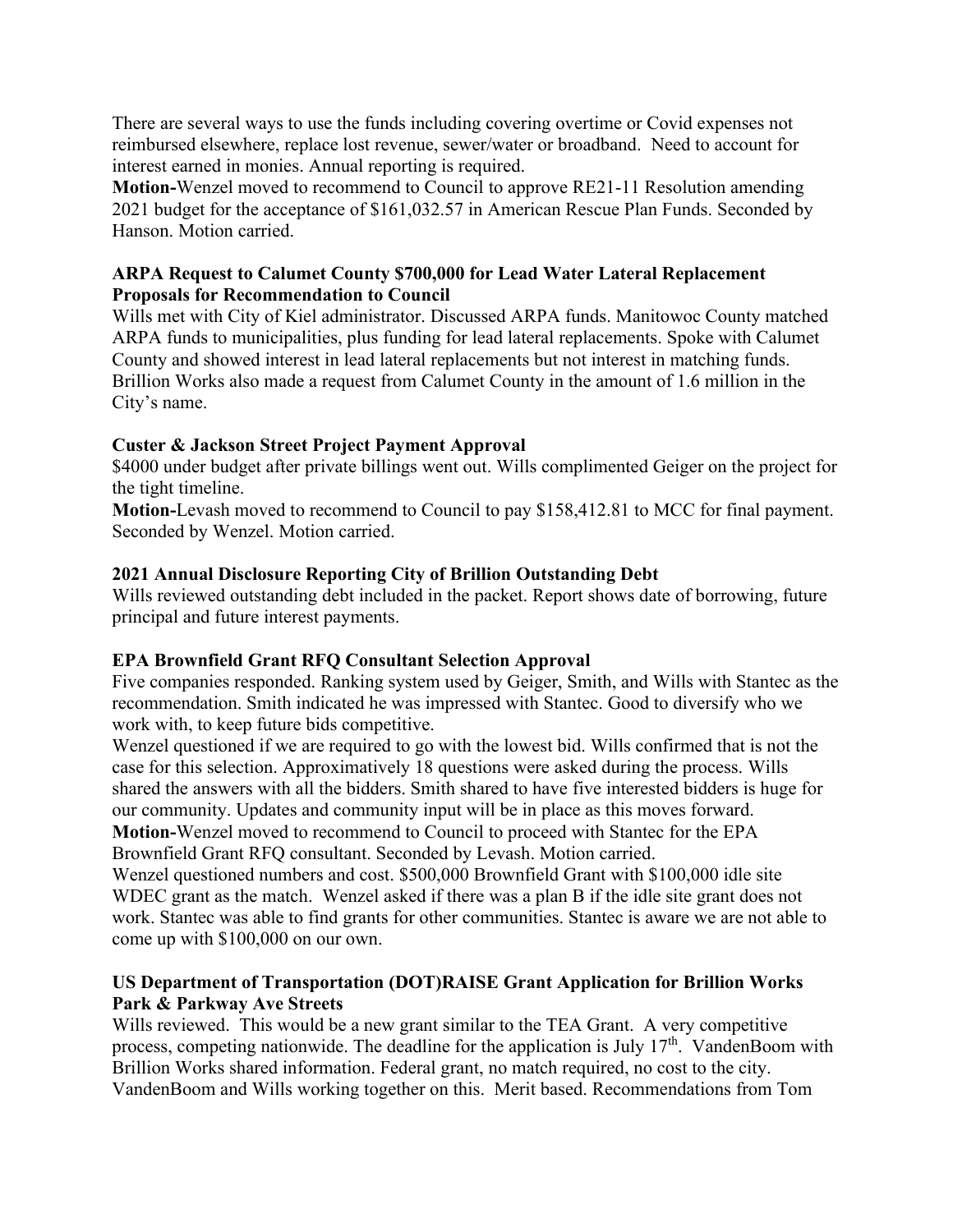Barins from EPA to apply for this grant. Opened this a couple of weeks ago and closing in July. VandenBoom asked for the City's blessing to continue work on this. Brillion Works state of readiness will work in our favor. TEA grant update given, very optimistic. Looking at waiver of the match. Right now, 60%-70% of Wills time is spent on TIF#5.

**Motion-**Levash moved to recommend to Council to approve US Department of Transportation Raise Grant Application for Brillion Works Park and Parkway Avenue Streets. Seconded by Lau. Motion carried.

### **Community Foundation-David & Rita Nelson Fund Grant Contract**

Already applied and have been awarded. Actual contract for the David & Rita Nelson Fund Grant sent to Mark Olson and the Mayor to sign. This contract is specifying grant requirements. This does not have a match but does have responding requirements.

**Motion-**Wenzel moved to recommend to Council to approve the David & Rita Nelson Fund Grant Contract. Seconded by Hanson. Motion carried.

### **DNR Knowles-Nelson Stewardship Grant Contract Approval**

Most complicated being a 3-part grant. May 2020 council approved application for new park at Brillion Works. Letters included from Brillion Works and Optimist Club committed match. Worked with DNR on verbiage. Clarified this does not affect Horn Park, but for new Brillion Works Park. Grant is for approximately 1.5 million, including match. VandenBoom indicated grant has 2 parts. Federal monies targeted for parks and trails is \$500,000 and the other 250,000 for other areas of the park. Twenty-five acres will be added to the park. The old railroad spur helped get this grant. A trail will be developed out to Long Lake Rd. Would like to take the trail all the way from Forest Junction to Reedsville. One application completed for 3 grants. Brillion Works is including commitment letter with the application. As backup, other grants can be used in the match. VandenBoom will continue to write grants that will be able to be used to match monies. Reason to record this with the county is for CSM. Brillion Works will work through this in the next 2 months including legal description and necessary maps. Clarification on the Optimist letter referring to Horn Park. The new Park will be called Horn Park.

2021-2023 is the construction period dates. Only able to construct based on the match amount received. Spread sheet has been created to track grants and their requirements. The new Horn Park has already been approved. Any work in the existing Horn Park needs to go to Park & Rec and then to Council.

Looking like approximately 144,000 cubic yards of contaminated soil may need to be removed or capped. EPA grant will aid in clean up costs. This has been factored in. This interest in the new Horn Park was in the flood way. Per Pielhop, the Optimist Club is in support of improvements at Horn Park in the capacity that the City allows to happen. Per VandenBoom the park is a gift from Dan Ariens as a "good will gesture". Discussion in Park and Rec. Part of their requests.

**Motion-**Wenzel moved to recommend to Council to approve the DNR Knowles-Nelson Stewardship Grant Contract. Seconded by Tim. Motion carried. Pielhop abstained.

### **DNR Recreational Trails Grant Contract Approval**

This is for the 50/50 match for trails.

**Motion-**Wenzel moved to recommend to council to approve the DNR Recreational Trails Grant Contract. Seconded by Lau. Motion carried. Pielhop abstained.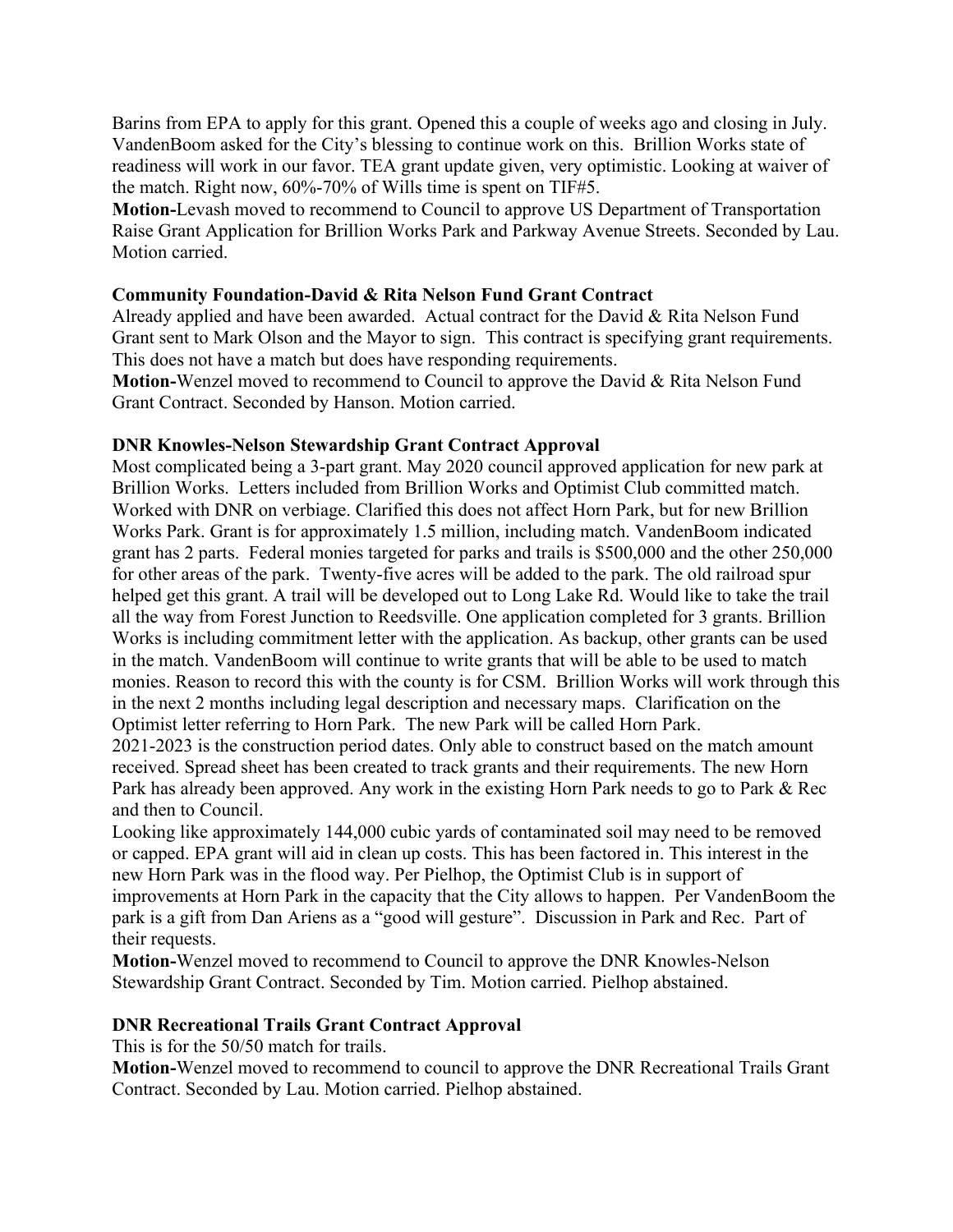### **DNR Green Tier Charter Agreement with BW, LLC on former Brillion Ironworks**

VandenBoom reviewed the Green Tier Charter agreement for Superior Environmental performances. Brillion Works is the implementor of the Charter with the City as a partner. Charter will have 4 meetings per year with an annual report. Targeting any business that is part of the Brillion Works property to be required to join the Charter and asking for someone from the City to be part of the Charter. Smith offer. Asked for full clarification on what role the City representative actually will have. Brillion Works LLC is the entity the Charter belongs too. This is a steering committee. Looking to go beyond the minimum requirements. Also looking for someone from the community to be on the committee. Asking to investigate being a participant. Brillion works Green Tea Charter.

Really an environmental pledge. The Charter can end, any member can walk away. Open to anyone who wants to participate. Potential assistance from the DNR for participants. Puts the DNR in a position to partner versus being an adversary.

**Motion-**Lau moved to investigate being a participant of the Brillion Works Green Tea Charter. Seconded by Piehlop. Call vote. Behnke, Levash opposed. Hanson, Lau, Pielhop, Wenzel, Moehr in favor.

#### **Gold Cross Contract Seventh Amendment Wage Rate Increase**

Wills explained this is a follow up to the April Council vote regarding wages. Gold Cross asked for an amendment in effect. Willing to put wage increase in place as we work through the amendment. Revised budget was reviewed. Other changes mostly clerical. The current \$32.00 per person is jumping to \$36.25 per person for the remainder of the year. Increase wages in the last report was due to staffing issues. Paramedics were placed in Brillion to cover shifts, supplying approximatively 48 hours per week. Expect to be covering shifts through August based on hiring process and orientation schedule. Increasing the wage rate does not increase the pool of workers. Nick Romenesko will be working, Lloyd is filling in for Troy Jansen. They introduced themselves. Romenesko feels full-time hours with benefits and a regular schedule are needed to improve the pool of employees. Breakdown of costs will be provided. Increased revenue opportunities with the 3 full-time employees were discussed. Romenesko explained the full-time option is the best route based on past experience. Smith welcomed a more open-door communication to delve into this contract. Smith asked Romenesko is there opportunity to open the dialog further. Romenesko will check with Mark and get back to Mayor Smith. Wenzel as to share a module based on service similar to the Pulaski Community. Currently down 5% of total run volume. Lau asked for scope of practice report. The City of Brillion has the option to opt into flexible staffing for operational flexibility. **Motion-Levash moved to approve the 7<sup>th</sup> amendment of the Ambulance service and to have** Wills work out the details to make this work. Behnke seconded. Call vote. Motion carried.

#### **Operator License Applications-New:**

Jamie Moxley, Joseph Robert Nagler, Jesse Perez, Melinda J. Schumacher **Operator License Applications-Renewal:**